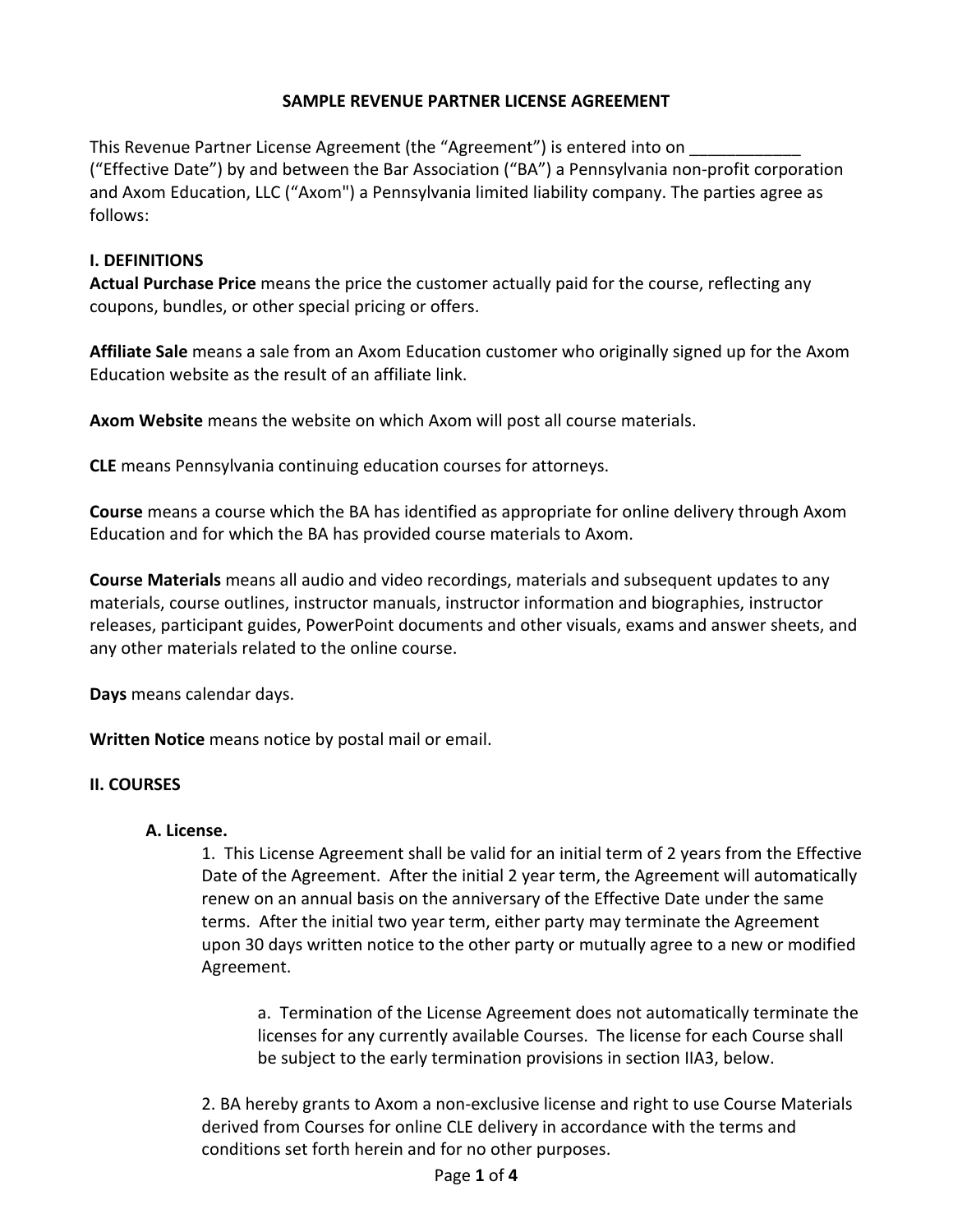3. The license for each Course shall run for a minimum of two years from the date the Course Materials are provided to Axom. After the initial two year term, the license for any course will automatically renew on an annual basis under the same terms and can be terminated by either party at any time upon 30 days' written notice to the other party.

a. Early Termination. BA may terminate the license for any Course prior to the end of the initial two year term upon 30 days' notice to Axom and subject to an early termination fee of \$200 per Course if the date of the termination notice is within one year of the date the Course Materials were provided to Axom, and \$100 per course if the date of the termination notice is between one and two years from the date the Course Materials were provided to Axom. Said termination notice shall not take effect until the termination fee is paid.

4. Axom expressly acknowledges BA's and the course presenters' ownership of all rights, title and interest, including copyrights, in the Course Materials, except where the copyright of another party is expressly noted.

5. Axom shall be permitted to refer to Courses as being offered in partnership with the BA in applications for approval of CLE credit to the Supreme Court of Pennsylvania Continuing Legal Education Board and in any marketing materials for the Course. Likewise, BA may refer to Courses as being offered in partnership with Axom Education in any marketing materials for the Course.

# **B. Royalty Payments.**

1. Axom shall pay to BA royalty payments for sales of BA courses as follows:

a. 50% of the actual purchase price paid for each purchase of a Course that is not an affiliate sale.

b. 40% of the actual purchase price paid for each purchase of a Course that is an affiliate sale where the BA was not the affiliate.

c. 60% of the actual purchase price paid for each purchase of a Course that is an affiliate sale where the BA was the affiliate (representing a 40% revenue partner commission under this Agreement and a 20% affiliate commission under the BA's affiliate agreement, for a total of 60%).

2. The parties will mutually agree on the pricing for each Course at the time the Course Materials are submitted, or by prior agreement as to the pricing scale for BA's courses. BA and/or Axom may offer promotional coupons and discounts as part of marketing efforts. Royalty payments will be calculated based on the actual purchase price after any coupons or discounts have been deducted.

3. Axom will make royalty payments for course sales and provide an accounting of all sales on a quarterly basis, within 30 days of the end of each calendar quarter.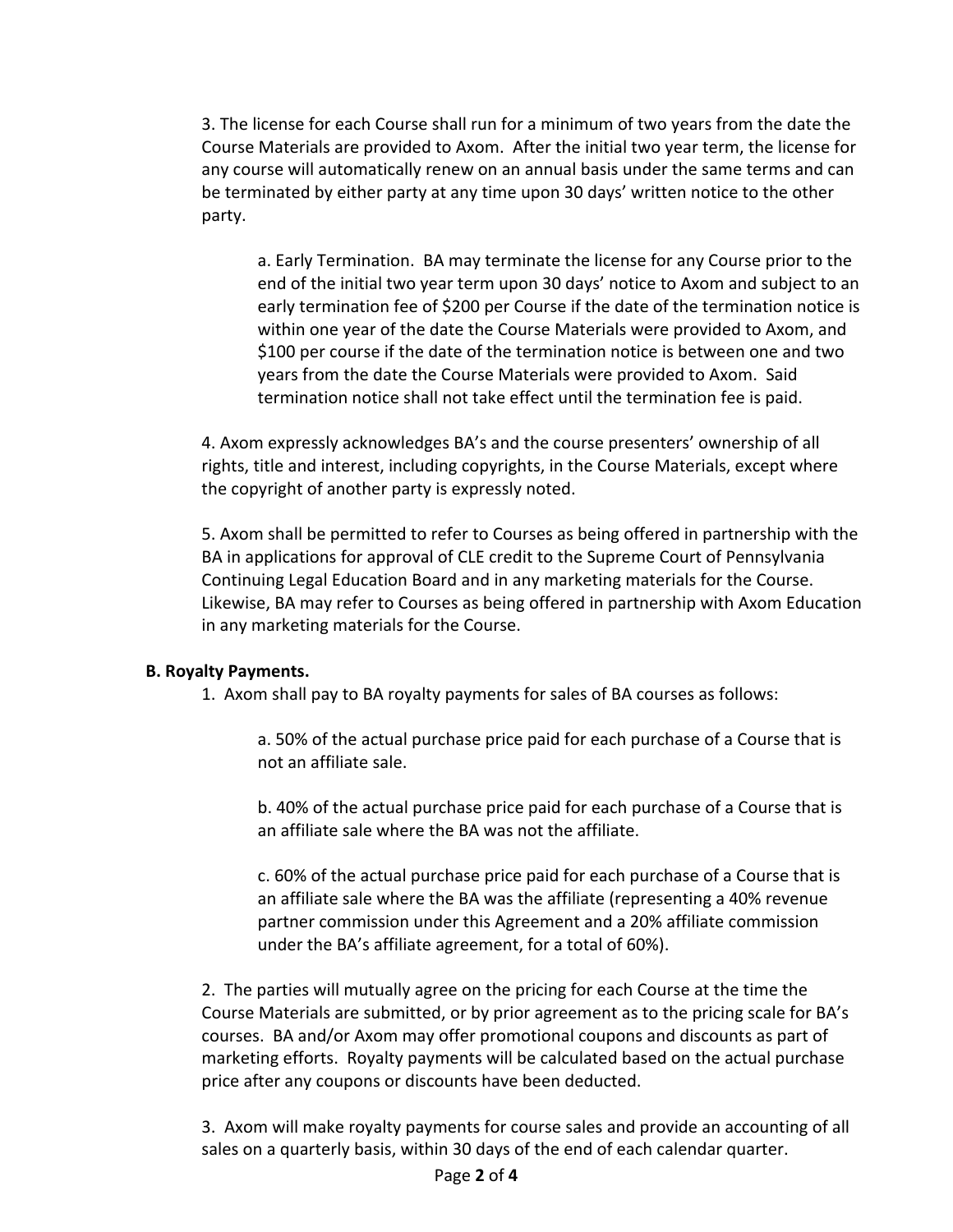4. BA may elect to share all or a portion of royalties for BA course sales with course presenters. Such arrangements must be designated for each Course at the time Course Materials are submitted. Axom will allow and provide accounting for up to two (2) payees per Course, provided that each payee provides Axom with a completed W‐9 at the time the Course Materials are submitted.

## **C. Pennsylvania CLE Credit**

Axom shall be responsible for maintaining approval from the Supreme Court of Pennsylvania Continuing Legal Education Board ("CLE Board") as a Provider of Distance Learning. Axom shall be responsible for all fees and reporting requirements associated with such approval. Axom will issue a certificate to the attorney upon course completion, report credits to the CLE Board, and pay any per‐credit fees associated with such reporting.

#### **III. NO EXCLUSIVITY**

## **A. Presentations by Others.**

Axom acknowledges that the license granted under this Agreement is non‐exclusive and that other entities or persons may also be given the rights to present BA CLEs.

#### **VII. GENERAL PROVISIONS**

#### **A. Relationship Between Parties.**

Nothing contained herein shall be construed as establishing a joint venture or partnership relationship between BA and Axom.

#### **B. Governing Law.**

This Agreement shall be governed by Pennsylvania law.

#### **C. Waiver.**

The failure of any party hereto to enforce at any time any provision of this Agreement shall not be construed to be a waiver of such provision or any other provision of this Agreement, nor of the right of any party thereafter to enforce such provision.

#### **D. Severability.**

If any provision of this Agreement is deemed invalid or unenforceable, the other provisions herein shall remain in full force and effect and shall be construed in order to effectuate the purpose and intent of this Agreement.

## **E. Entire Agreement and Modification.**

This Agreement constitutes the final written expression of the agreement between the parties regarding the subject matter hereof, and is a complete statement of those terms. It supersedes all understandings and negotiations, whether written or oral, concerning the matters specified herein. No amendment or modification of this Agreement shall be effective or binding unless it is set forth in writing and signed by both parties.